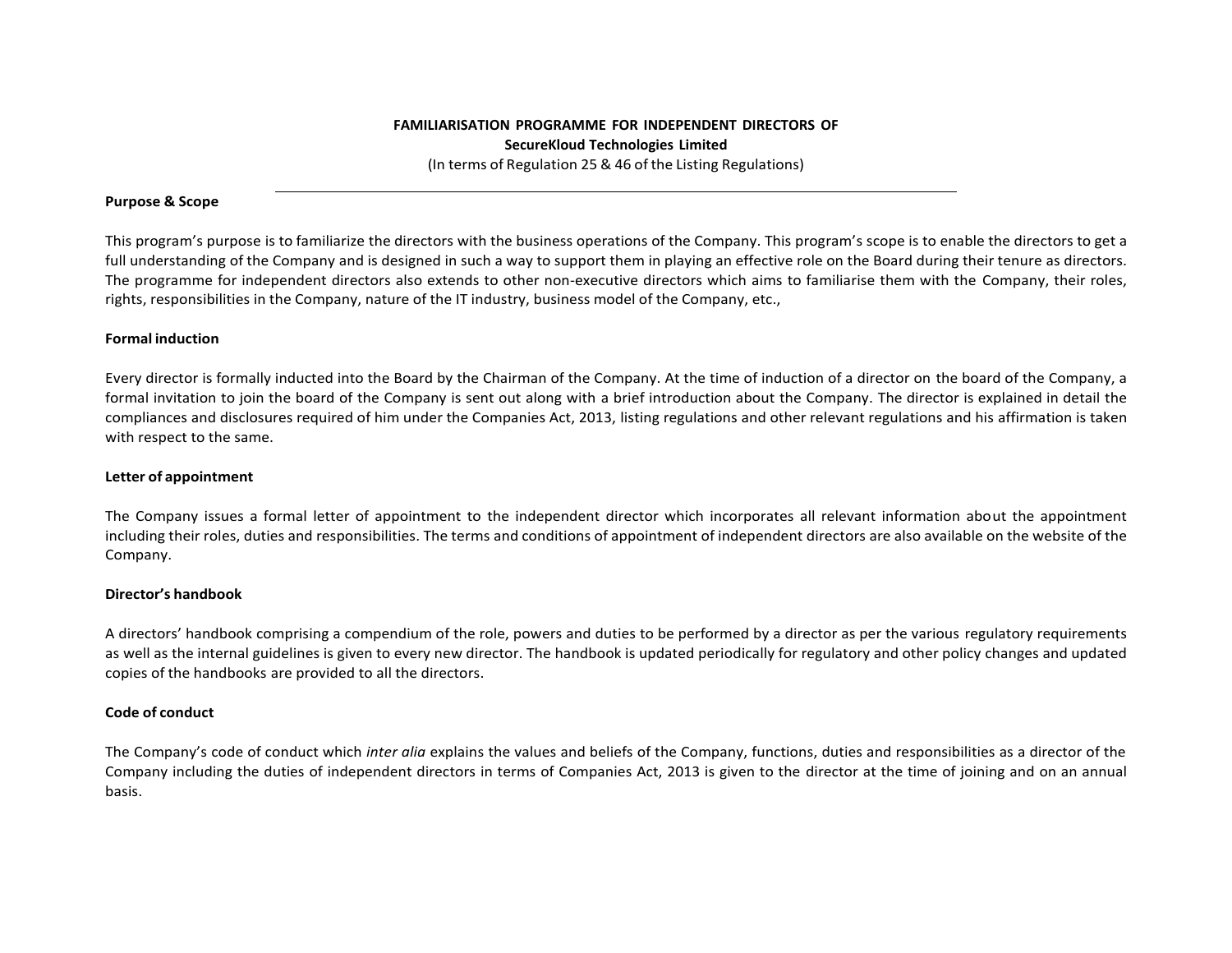#### **Familiarisation with operations**

The Board of Directors have complete access to senior management and information about the Company. Presentations are regularly made at the meetings of the Board and other committees constituted by the Board, where the directors get an opportunity to interact with the senior management. Further, there is a detailed quarterly presentation on review of operations of the Company covering the Company business, competition and overall industry.

#### **Familiarisation with Regulatory requirements**

Periodical regulatory updates impacting the business which helps the director familiarise himself with the Company, its business and the regulatory framework in which the Company operates is circulated and discussed.

# **In camera discussions with auditors**

The independent directors have in camera interactions with the statutory auditors and the internal auditors appointed from time to time. They meet regularly without the presence of the management and their meetings are conducted informally to enable the independent directors to discuss the matters pertaining to the Company's affairs and put forth their combined views to the board of directors of the Company.